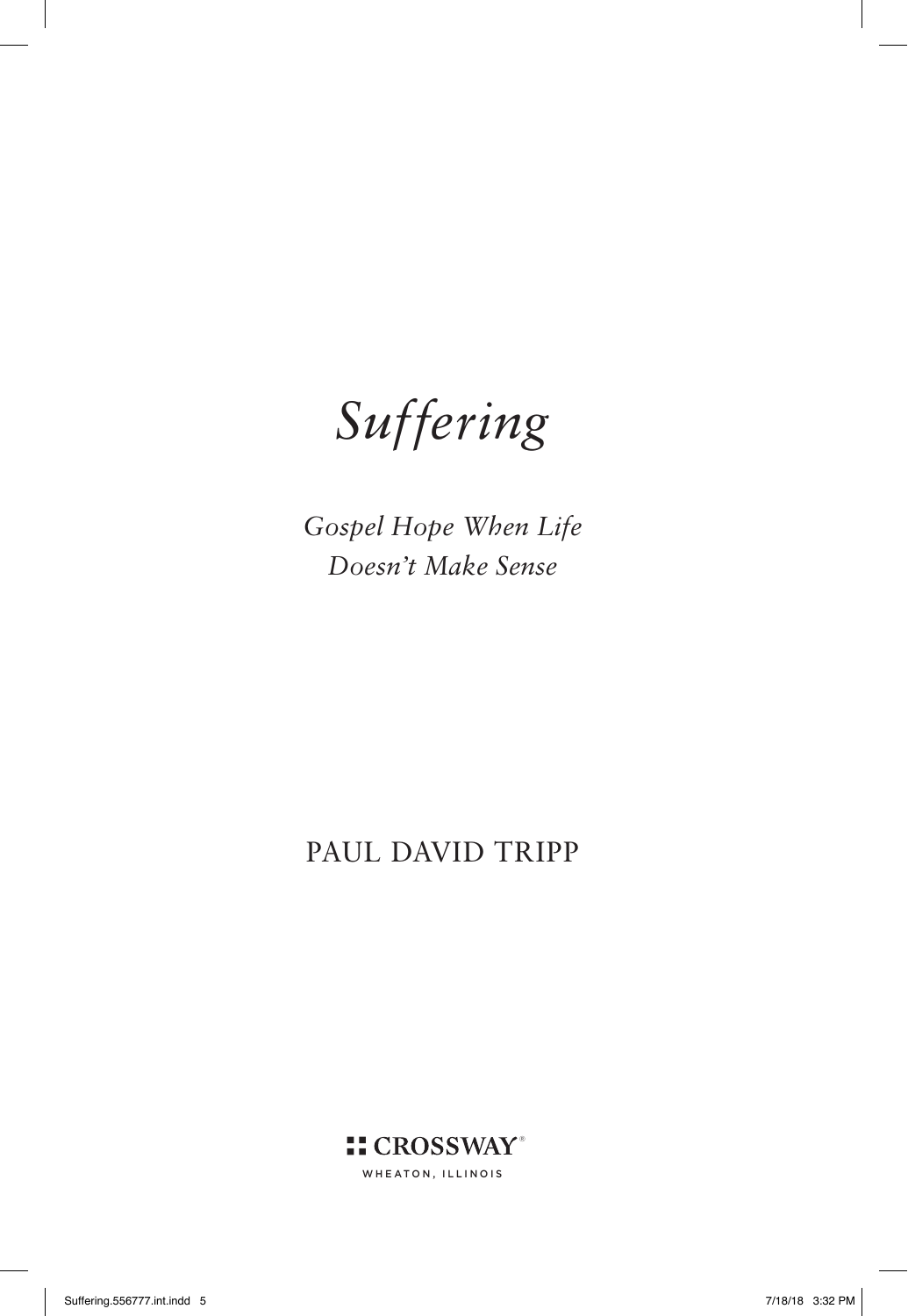#### *Suffering: Gospel Hope When Life Doesn't Make Sense*

Copyright © 2018 by Paul David Tripp

Published by Crossway 1300 Crescent Street Wheaton, Illinois 60187

All rights reserved. No part of this publication may be reproduced, stored in a retrieval system, or transmitted in any form by any means, electronic, mechanical, photocopy, recording, or otherwise, without the prior permission of the publisher, except as provided for by USA copyright law. Crossway® is a registered trademark in the United States of America.

Cover design: Tyler Deeb, Misc. Goods Co.

First printing 2018

Printed in the United States of America

Scripture quotations are from the ESV® Bible (The Holy Bible, English Standard Version®), copyright © 2001 by Crossway, a publishing ministry of Good News Publishers. Used by permission. All rights reserved.

Hardcover ISBN: 978-1-4335-5677-7 ePub ISBN: 978-1-4335-5680-7 PDF ISBN: 978-1-4335-5678-4 Mobipocket ISBN: 978-1-4335-5679-1

#### **Library of Congress Cataloging-in-Publication Data**

Names: Tripp, Paul David, 1950- author. Title: Suffering : Gospel hope when life doesn't make sense / Paul David Tripp. Description: Wheaton : Crossway, 2018. | Includes bibliographical references and index. Identifiers: LCCN 2018032547 (print) | LCCN 2018033071 (ebook) | ISBN 9781433556784 (pdf) | ISBN 9781433556791 (mobi) | ISBN 9781433556807 (epub) | ISBN 9781433556777 (hc) Subjects: LCSH: Suffering—Religious aspects—Christianity. Classification: LCC BV4909 (ebook) | LCC BV4909 .T75 2018 (print) | DDC 248.8/6—dc23 LC record available at https://lccn.loc.gov/2018032547 Crossway is a publishing ministry of Good News Publishers.

|  |  | LB 28 27 26 25 24 23 22 21 20 19 18 |  |  |  |  |  |
|--|--|-------------------------------------|--|--|--|--|--|
|  |  | 15 14 13 12 11 10 9 8 7 6 5 4 3 2 1 |  |  |  |  |  |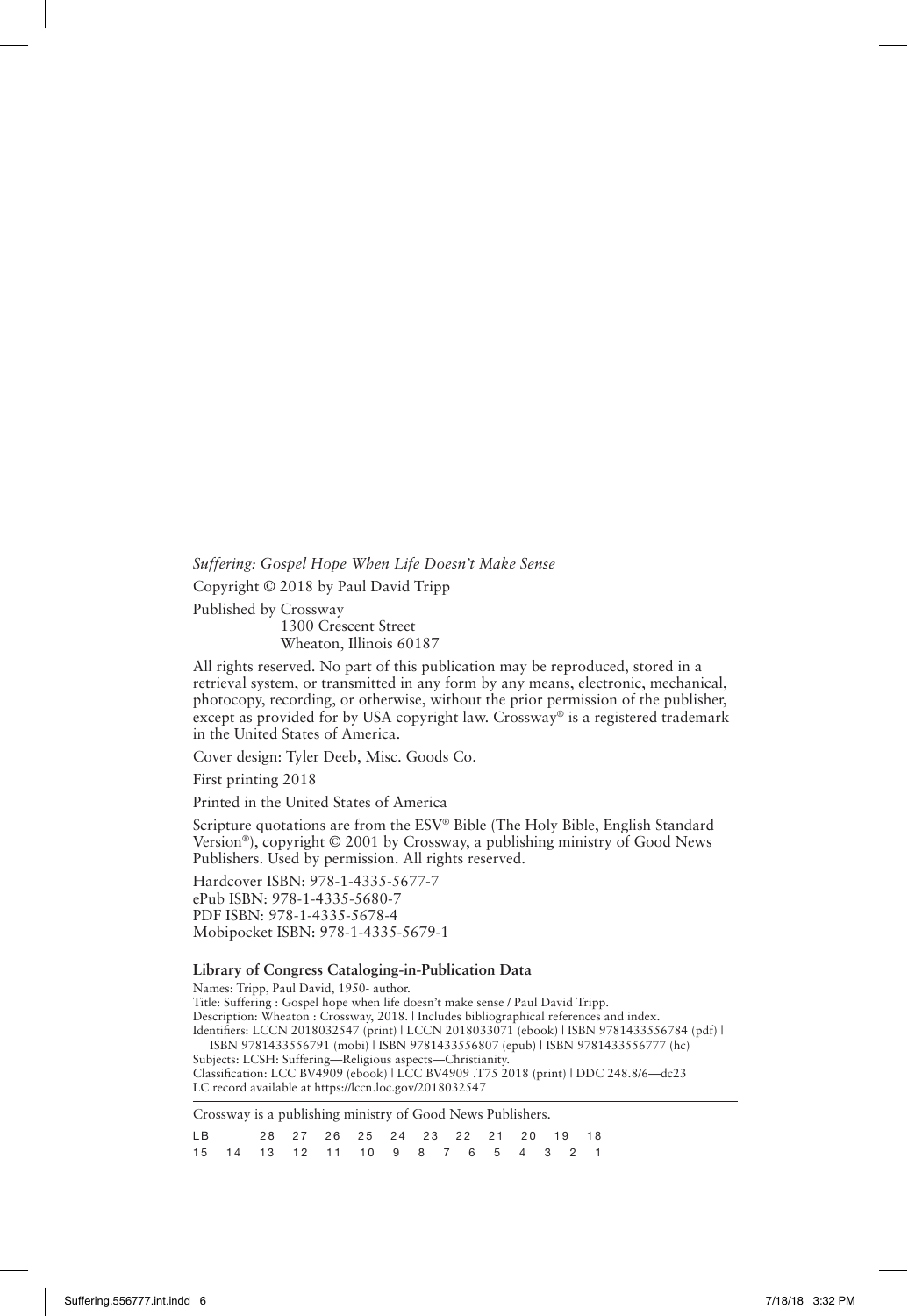To all those who have walked suffering's rocky and twisting pathway, this book is for you.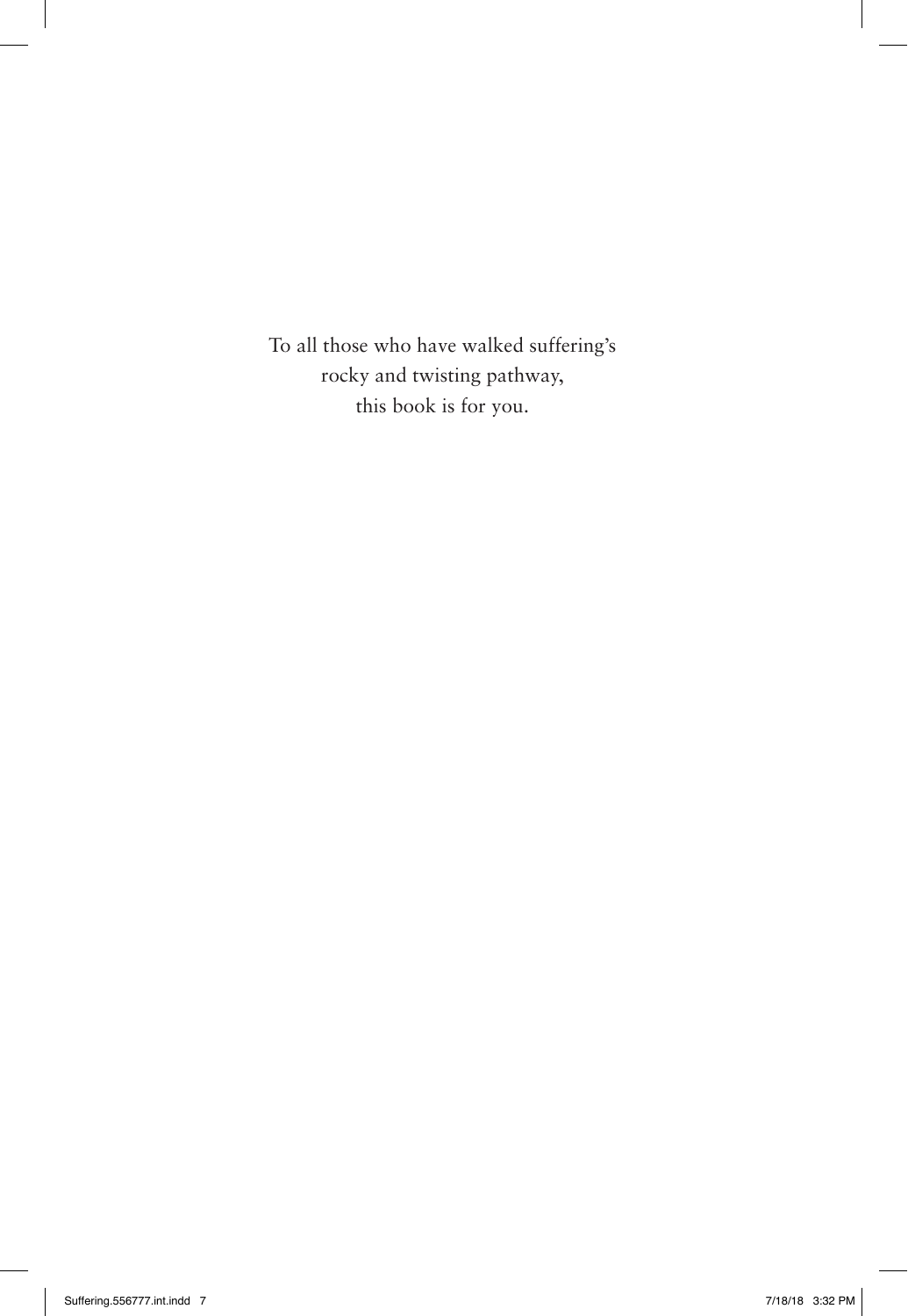# Contents

| $\mathbf{1}$   |  |
|----------------|--|
| $\overline{2}$ |  |
| 3              |  |
| $\overline{4}$ |  |
| 5              |  |
| 6              |  |
| 7              |  |
| 8              |  |
| 9              |  |
| 10             |  |
| 11             |  |
| 12             |  |
| 13             |  |
| 14             |  |
|                |  |
|                |  |

I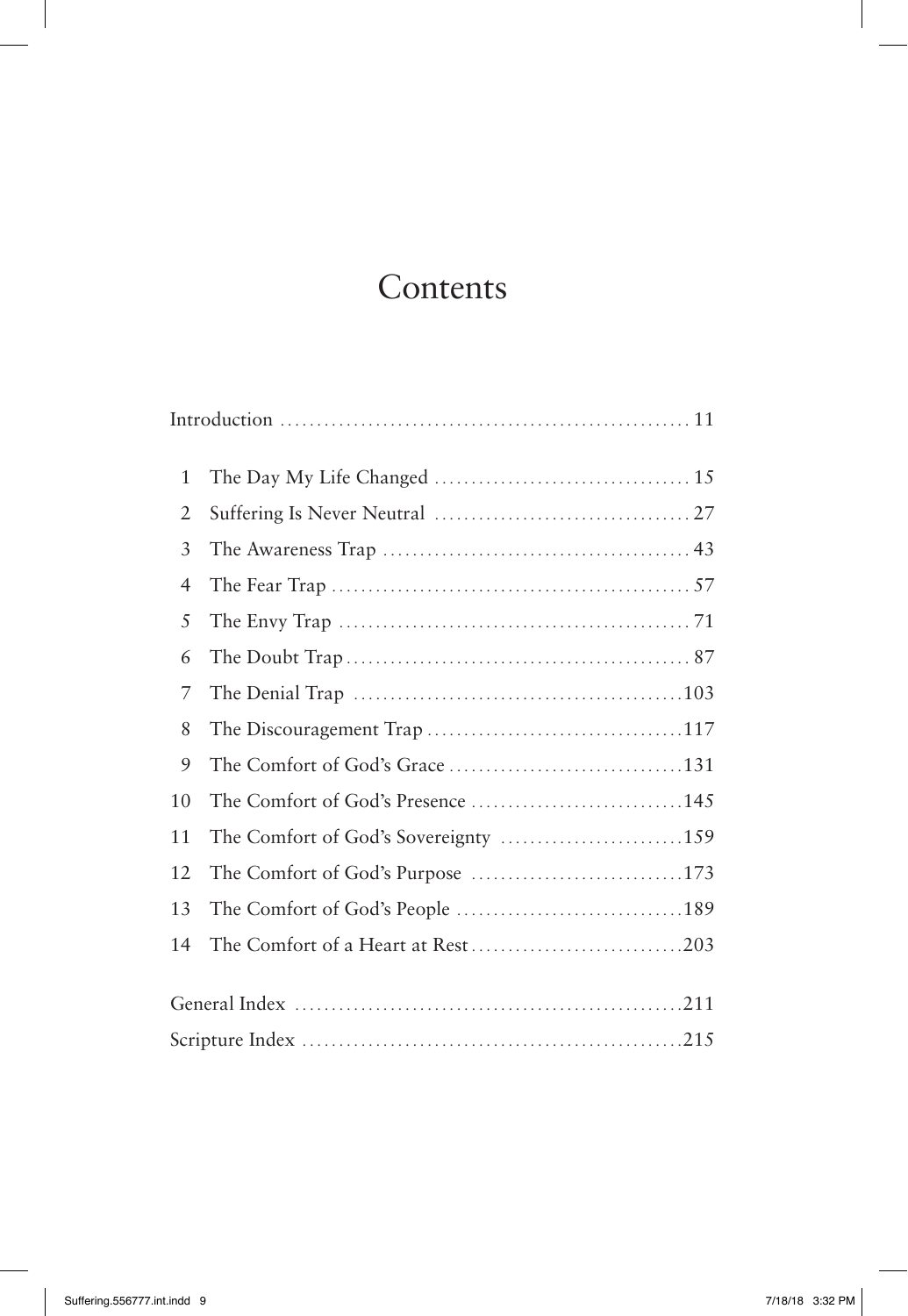## Introduction

It was a surprise visit by an unwelcome visitor, like it is for so many sufferers. I didn't know that day that Mr. Hardship would knock on my door, barge his way in, and take residence in the most intimate rooms of my life. And I didn't have any idea how his presence would fundamentally change so many thing for the long run. I watched him go room to room through my life rearranging everything, wondering what things would be like if and when he finally left. If I could have, I would have evicted this unwanted stranger, but I failed at all my attempts to boot him out the door or deny that he had taken residence in my life. I spent way too much time trying to figure out why he had knocked on my door and why he had chosen this particular moment, but I never got clear answers to my questions.

Once I realized that I couldn't kick Mr. Hardship out of my life, I gave myself to trying to understand how to live with him or around him. His presence made me feel like an actor in a drama where everyone had a script but me. I felt unprepared and unable, not just the day he first entered, but day after day. Sure, I had known that Mr. Hardship was out there, and I had heard the stories of how he had entered other people's doors, but somehow I didn't think it would happen to me. Embarrassment washed over me as I thought of the silly platitudes and empty answers I had casually given people when they'd been caught in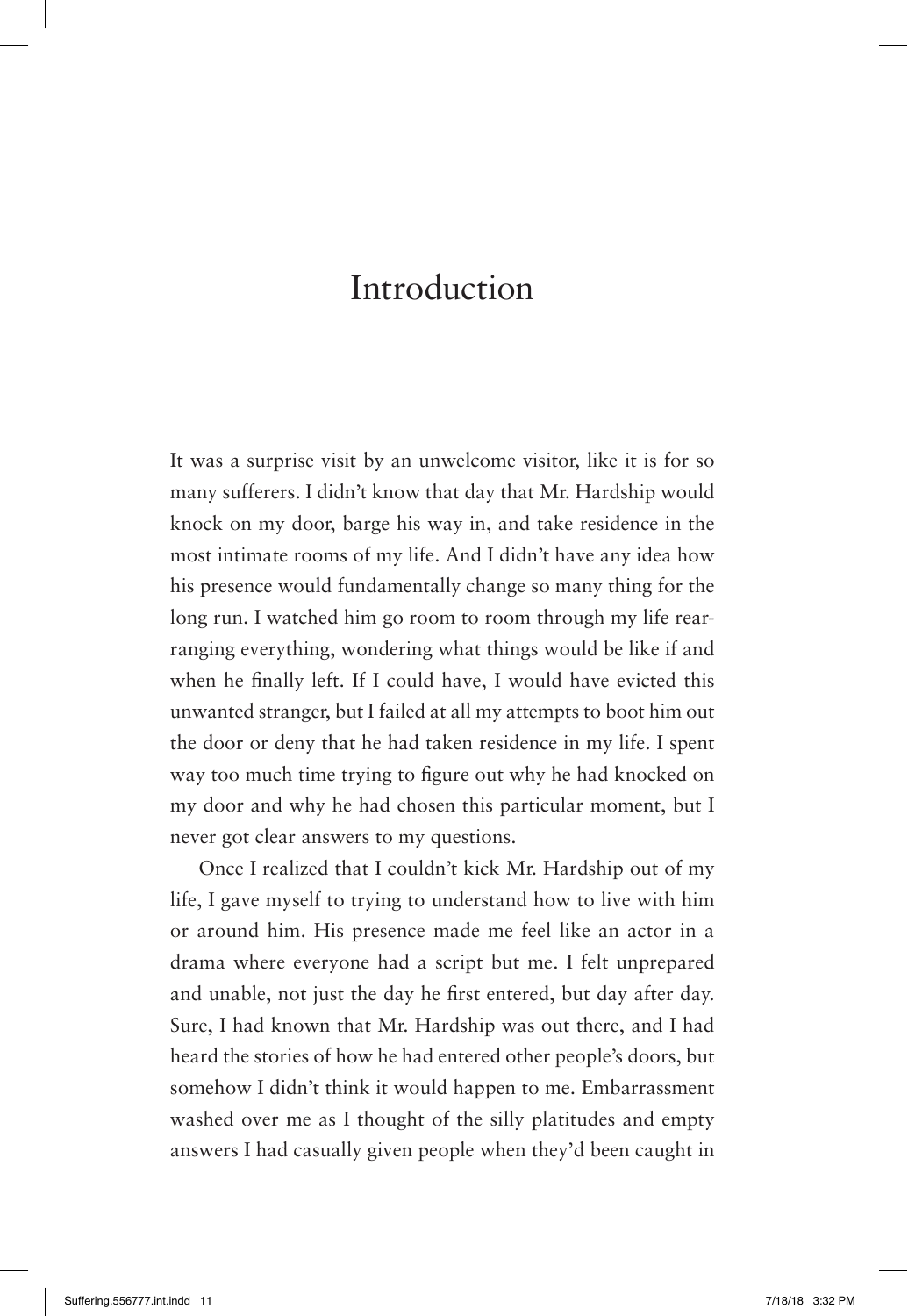#### 12 *Introduction*

the confusing drama I was now in. And I thought about how foolish I'd been to think that this unwanted stranger who, somehow, someway, enters everyone's door, would for some reason omit mine.

Because I did not have the power or control to make Mr. Hardship leave, I ran to the place where I have always found wisdom, hope, and rest of heart. I ran to the gospel of Jesus Christ, and in so doing, into the arms of my Savior. As I dove into the narrative of the gospel, which is the core message of God's Word, I realized something profoundly important and wonderfully comforting: I wasn't unprepared after all. The message of God's sovereign control over me and my world, the gospel's honesty about life in this fallen world, the comfort of the right-here, right-now presence and grace of the Savior, and the insight into the spiritual war that rages in my heart had prepared me well for the entrance and presence of this unwelcome stranger.

I am no longer angry or discouraged that Mr. Hardship entered my door unexpectedly that day. Although I still struggle with the pain and weakness that he has left me with, I know that I am better off because of his presence. No, I don't like the travail of pain or loss anymore than you do, but in my suffering, a miraculous thing happened: Mr. Hardship became a tool of my Savior to produce very good things in me, things that I am sure could not have been produced any other way.

Sure, there are times I get tired and wish he'd up and leave, but I don't get despondent. I know I haven't been ignored or forsaken, because long before Mr. Hardship entered my door, my Savior had taken permanent residence in my life. This means through all of this drama, I have not been left alone to deal with Mr. Hardship on my own. My Savior has been with me, for me, and in me, and he works to take very bad things and produce through them very, very good things. He has done that for me, and he will continue to do that.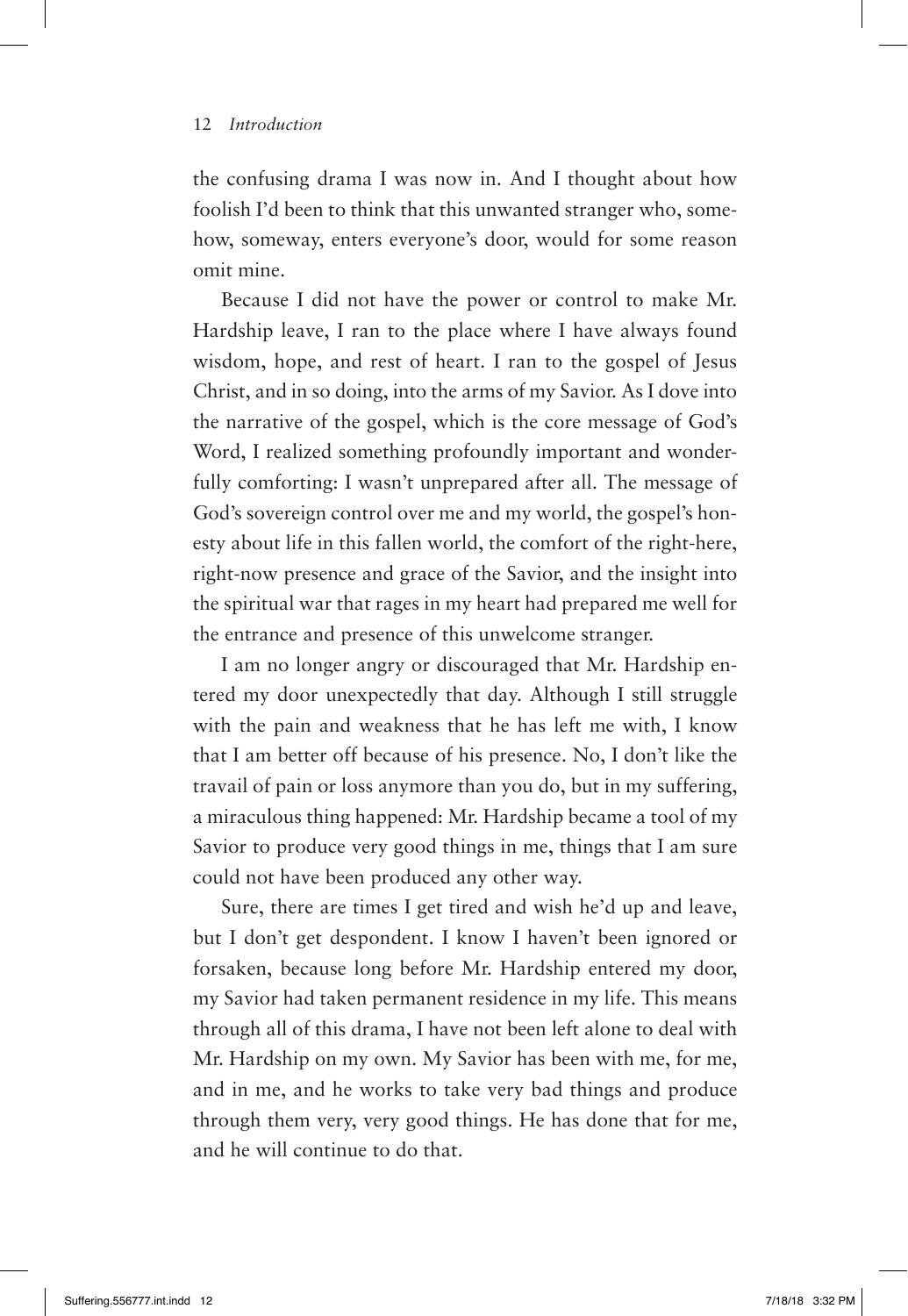So I write this book for those who also have been suddenly invaded by the same unwanted stranger. I write so that you too would feel loved, prepared, and thankful, no, not for the pain, but for the One who is there with you in your pain. He is the One who not only comforts you but produces beautiful things in you and through you out of what you didn't invite into your life and don't really want in your life and out of what doesn't seem good at all.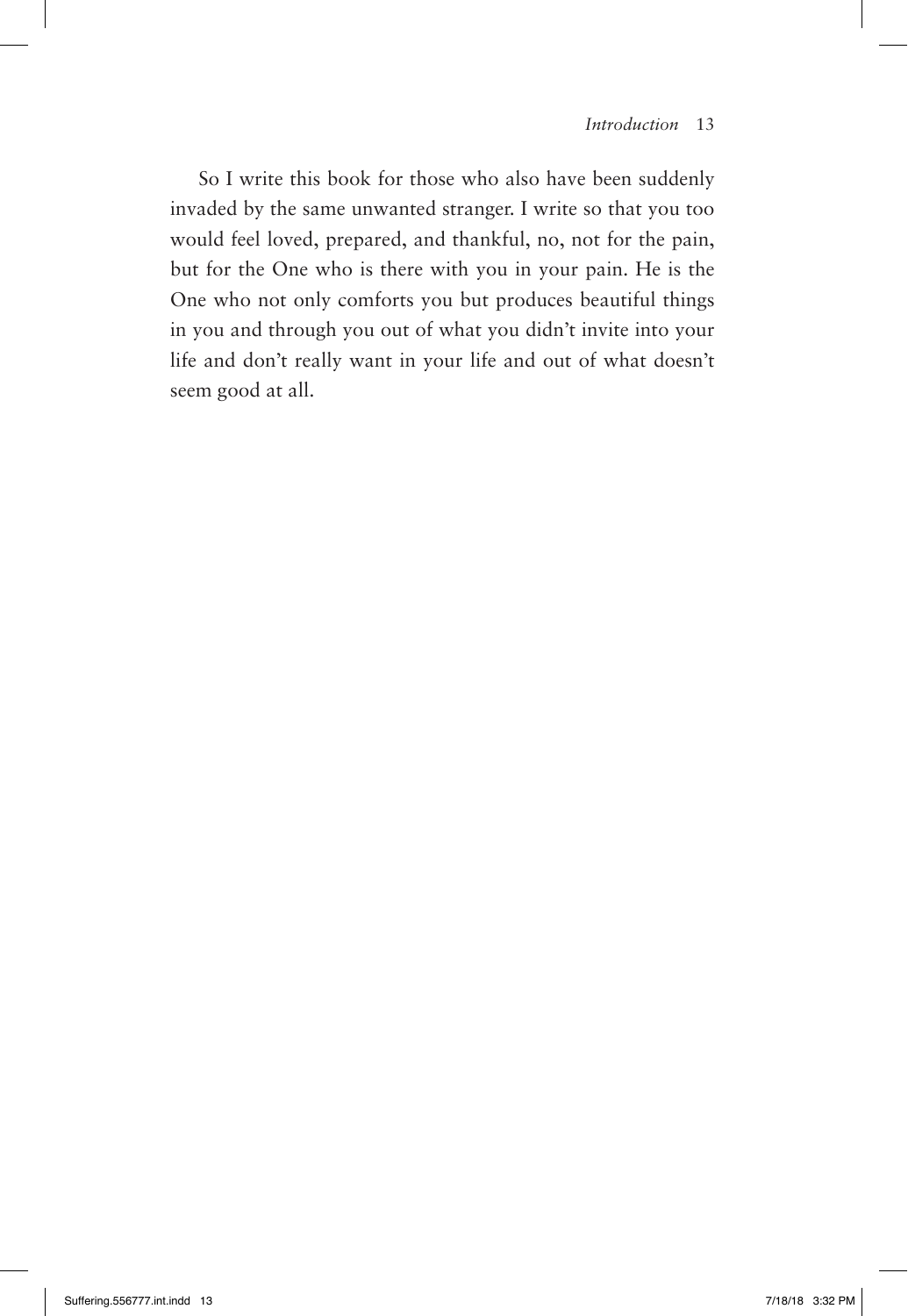### 1

## The Day My Life Changed

October 19, 2014, is a day I will never forget, because it's the day my life changed. I didn't want my life to change, hadn't planned for my life to change, but my life changed. It was unexpected and unwanted, out of the blue and out of my control. I didn't see it coming. Sometimes big changes come with warnings. Sometimes you can see the dark clouds on the horizon. Sometimes it's a weird feeling or an anxious thought that alerts you to something around the corner. But I was totally surprised and completely unprepared for what was about to be put on my plate.

I was away on a ministry trip and began to have some minor symptoms, but they were sufficiently minimal that I had no hint of what was about to come. But because I am no longer a recent graduate from college and am at the age when it's important to pay attention to messages your body gives you, I immediately called my physician when I got home. He suggested that because I live in Center City, Philadelphia, just a couple blocks from a huge hospital, that I go there and have them check me out. He assured me that it didn't sound like something to be fearful about and that they'd probably examine me and send me home.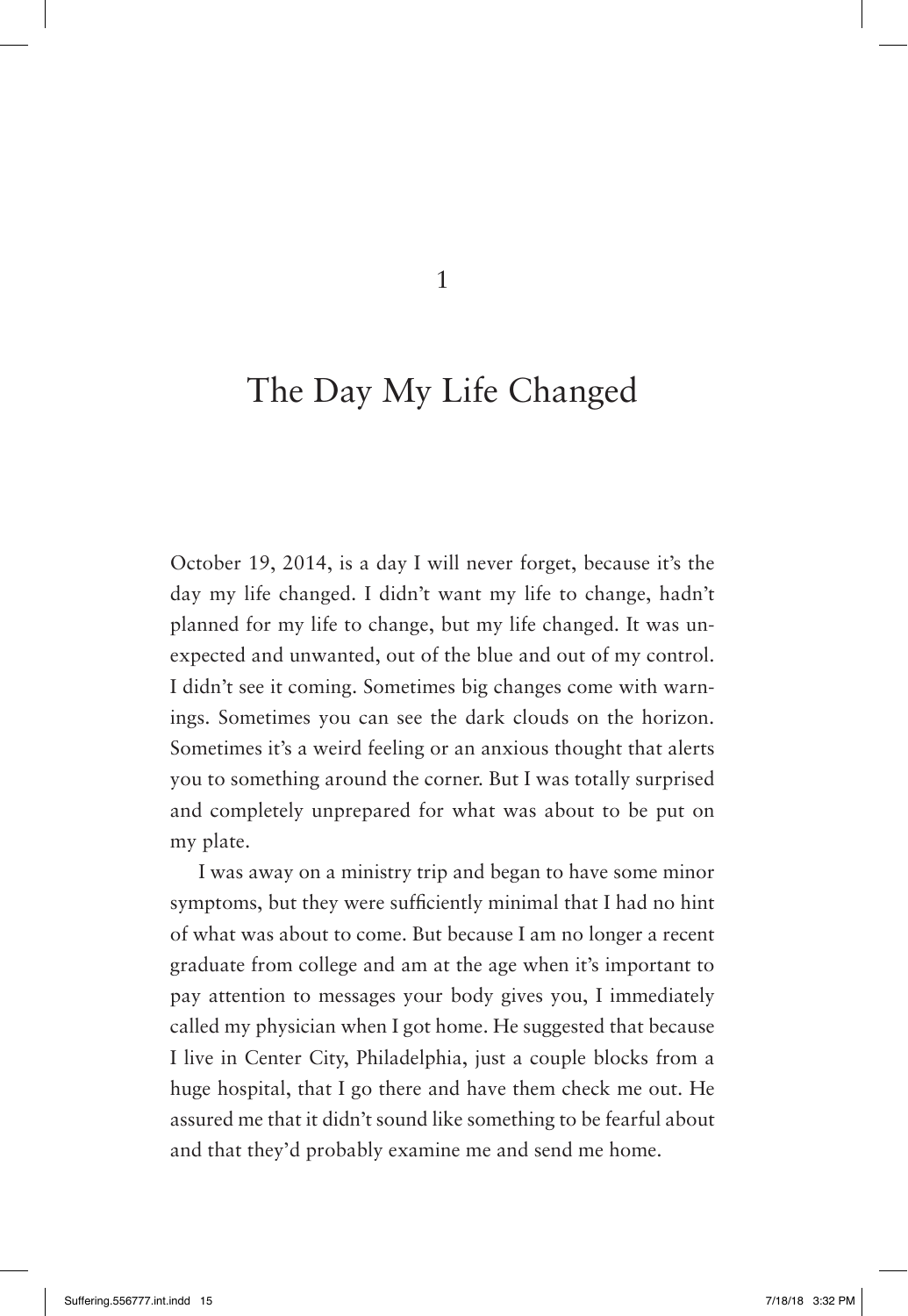The next day was Sunday, so the plan was that Luella, my wife, and I would go to church, get something to eat afterward, and then walk over to the hospital. We were so relaxed about the whole thing that we stopped at a neighborhood Starbucks on the way. We checked into the emergency room at Jefferson Hospital, knowing we would be in for a long wait, and settled in to watch the Philadelphia Eagles. I sat there more impatient to be seen by a doctor than anxious about what I would be told. Finally I was called back and asked to describe my symptoms, while my vitals were being taken.

It wasn't long before there were four physicians from different departments in the little emergency room. I asked what was going on but never got a direct answer. To my left I heard two of the doctors discussing dialysis. It made no sense to me; I thought, *What in the world are they talking about?* It didn't seem possible that I was that sick. I didn't feel sick. I had done my regular daily ten-mile bike sprint that week. I had just spoken for six hours over the weekend with all the energy I always have. I thought they must have the wrong chart, that they must be looking at the wrong symptoms. But those doctors weren't in the wrong examining room. In a flash, painful procedures were being done on me, and before long, I was admitted for what would become a ten-day stay. It was confusing and disconcerting, to say the least. I didn't understand what was going on; all I knew for sure was that a leisurely afternoon had suddenly become very serious and very painful. But I had no preparation for what was about to happen next.

Almost immediately after arriving in my hospital room, I went into a full-body spasm. I will never be able to adequately describe it to you. This was pain like I never knew existed, and during the spasms the pain was focused on my groin area, where it felt as if someone had stuck me with a knife. The spasms came with ferocity every two or three minutes, and when they came,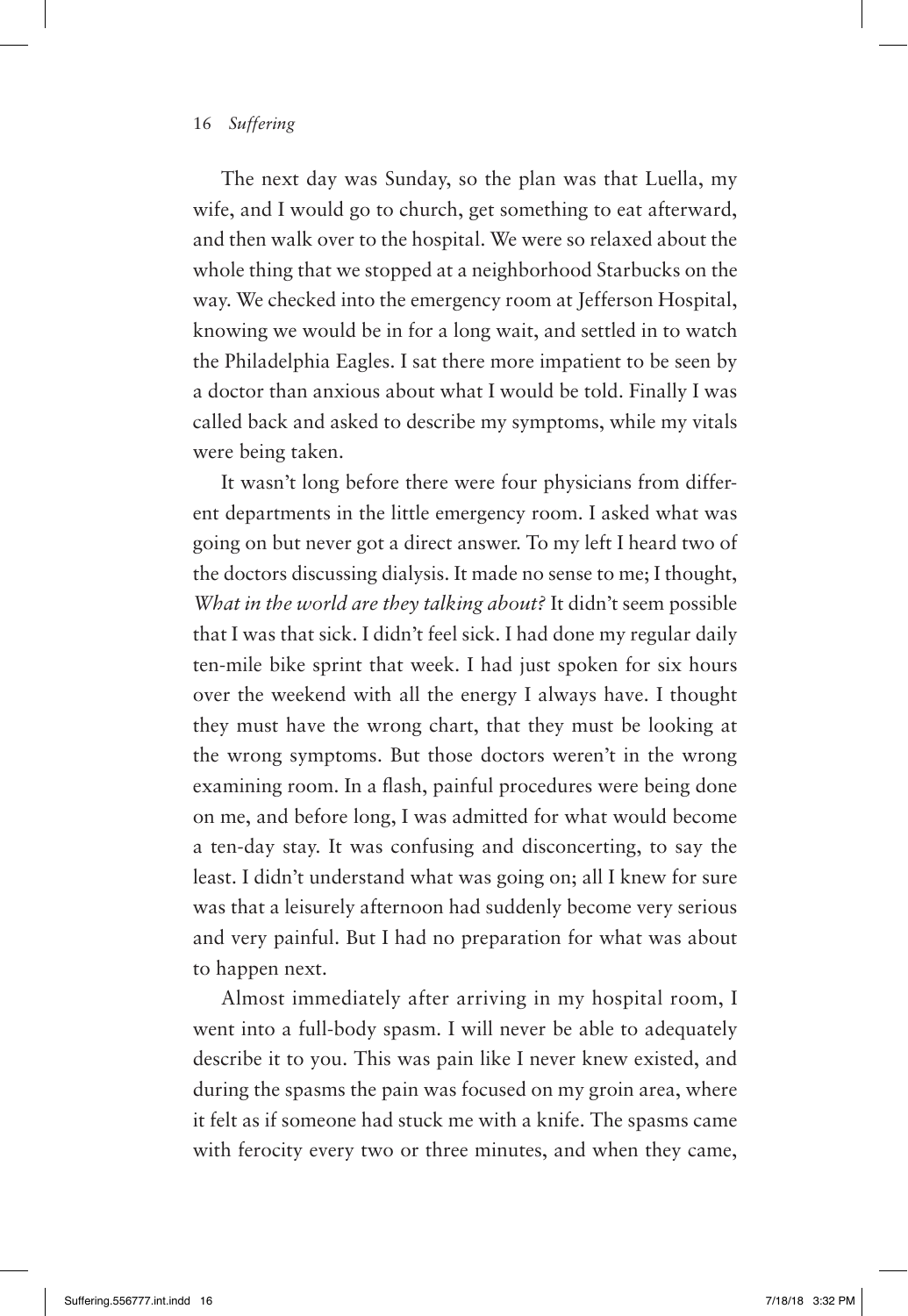I screamed. When you're scared, you sometimes scream for help because you hope someone will hear and come to the rescue. These were not that type of scream. The pain was so intolerable that involuntary screams just came out of me. And in between my screams I cried in despair, "God, help me! God, help me!" It was terrifying to go through. I was not afraid of the next day; I was terrified of the next five minutes and the torture the spasms would bring.

I screamed for thirty-six hours, and as I screamed, I couldn't understand why someone in the hospital didn't help me. I couldn't grasp why they didn't do something to relieve my pain. One nurse told me not to let my body tense up when the spasms came because that made them worse. She might as well have told me to jump over the moon. When the spasms came, I lost all ability to control my physical responses. After a particularly horrible and longer-than-usual spasm, in tears I looked at Luella and told her I wanted to die. I just wanted the torture to stop, and it seemed impossible that someone couldn't do something to help me with my pain.

Compounding my pain was confusion. I had no idea what was happening to me. I had no idea how I had gotten from a relaxing chai with Luella at Starbucks that afternoon to this horrid scene. I had no concept of what was happening in my body that would somehow make sense of all this. And I had no idea what the doctors were doing behind the scenes to deal with whatever was going on inside me. The suddenness and irrationality of it all just made what I was experiencing all the more difficult. I wanted it all to stop, and I didn't care how.

In one of those moments when I was crying out, wondering why no one was doing anything to relieve my pain, my son Ethan said, "Dad, they're not worried about your pain right now; they're worried about saving your life. When you're stable, they'll give you something for your pain." Those words were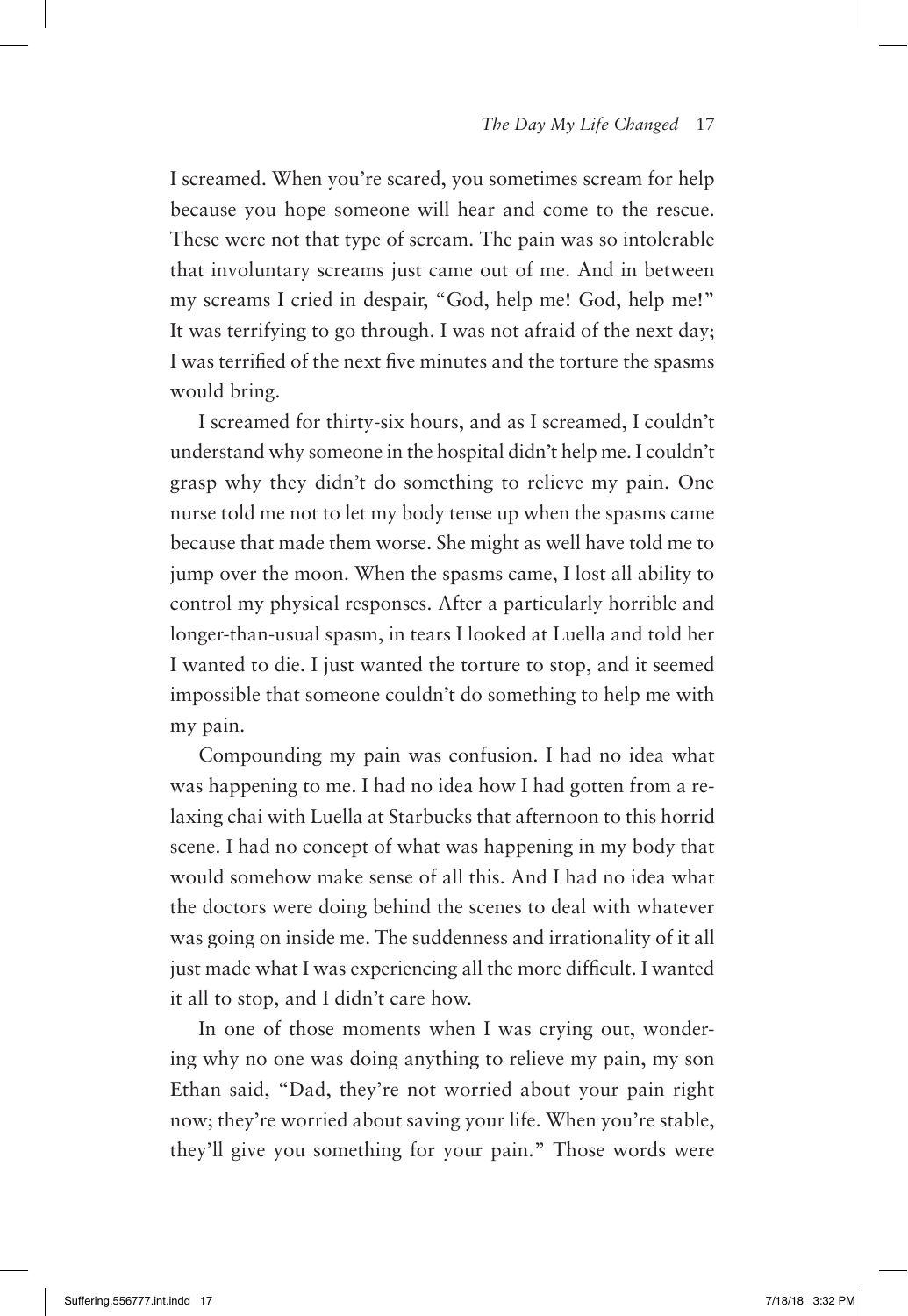enormously helpful. And there did come a moment when they gave me something to lessen the pain of those spasms.

What I'd thought would be a checkup became a ten-day hospital stay. And for the first few days I didn't know what I was dealing with. I knew something was terribly wrong, and so Steve, who manages my ministry life, began canceling upcoming ministry events. I lay in bed, exhausted and discouraged and in constant discomfort. They had inserted a catheter, and I bled into the catheter for the entire ten days, sometimes painfully passing rather large blood clots.

How had I gotten so sick so quickly? What was wrong, and how would it be fixed? Was I in the right medical hands? How long would I be in the hospital? How would all of this alter my life? What impact would it have in my ministry? What would it mean for Luella and my children? What in the world was God doing? These were some of the questions that rattled around in my brain as I lay in that bed bleeding into a bag.

About the third day in, the kidney doctor who had been assigned to my case came in and informed me that my kidneys had been significantly damaged. I would learn later that when I arrived at the hospital, I was in acute kidney failure. If I had waited seven to ten more days, my kidneys would have died, and I would not be writing this book. It was shocking and unreal to hear. I had walked into the hospital with the identity of a healthy man. I had done my fitness routine that week. I had not felt sick. But I was a very sick man with a very serious diagnosis that would forever change my life.

In ways that I had never experienced before, I felt vulnerable and small. I was haunted by the thought that there might be other things going on in my body that I didn't know about. I hadn't thought about death until now, but that thought was now with me all the time. I had never thought about living long term with illness or the effects of major damage to a very impor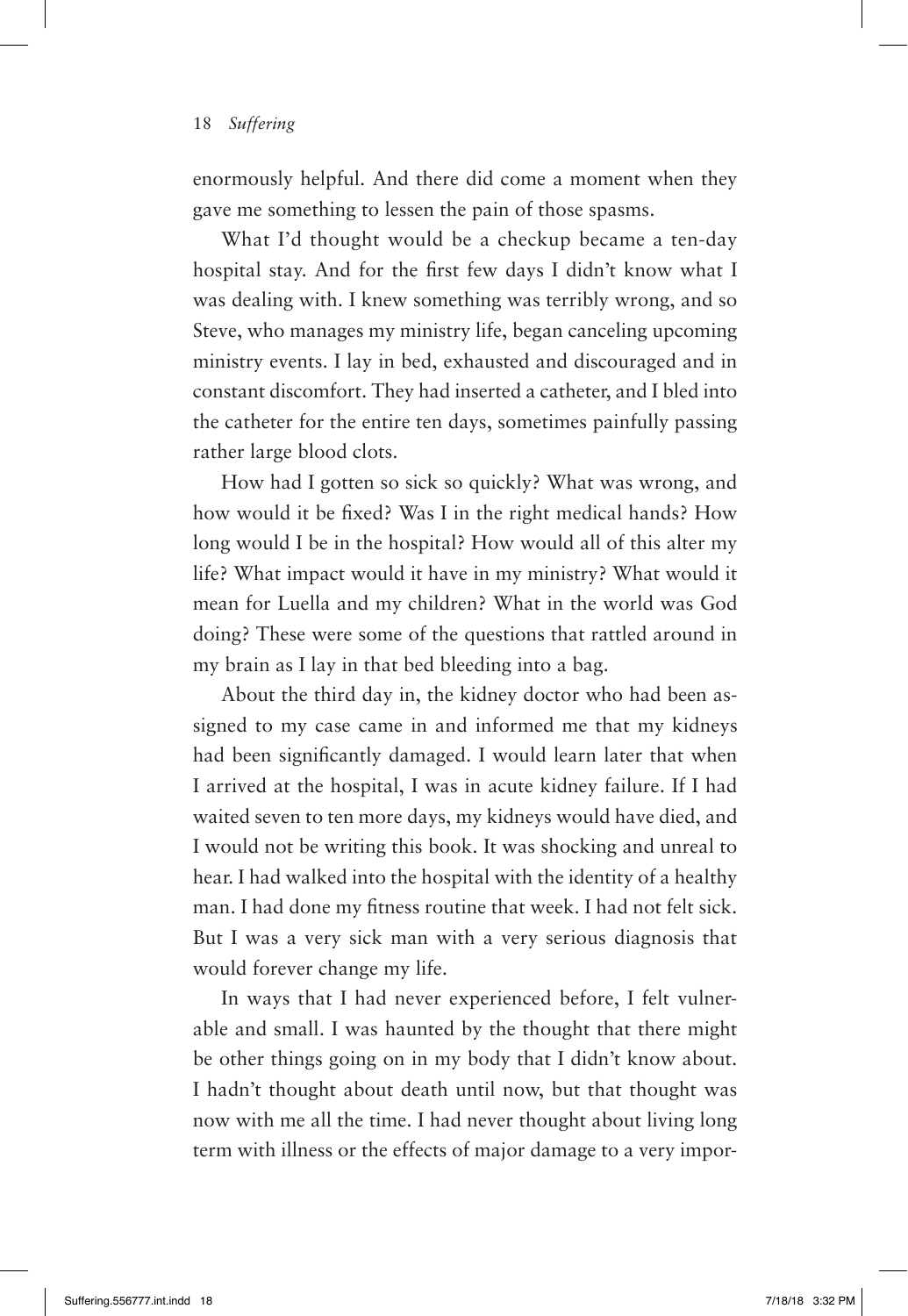tant system in my body. I wondered if I would be able to continue to do what God had called for me to do, and, if I couldn't, what would we do, how would we live? I cried out for God's help, with those exact words, because I was too shocked and confused to know what to pray for. I grabbed hold of his promises. I tried to preach to myself of his presence, but it was hard. In the middle of the night it was hard when the nurse came in to change my bag, as I lay awake in the darkness to control my thoughts. Luella slept in the chair next to me, and I would grab her hand and cry. I didn't even know what I was crying about; the tears just came.

When they finally released me from the hospital, I was still a very sick man. I left the hospital with a catheter and a bag strapped to my leg. The apparatus made it uncomfortable to sit, sleep, or walk. I wasn't used to the apparatus, so I made disgusting messes. It all was mortifying and a bit dehumanizing. But I believe that God is good, and I did everything I could to run toward his goodness and not away from it. As I got stronger I traveled to conferences to speak with the bag strapped to my leg and the fear each time that I would not have the strength to get through the entire weekend.

During the first post-hospital-release appointment with my physician, I was told of the severity of my kidney damage and directed to the nephrologist who would handle my follow-up care. When I saw my kidney doctor I was told that I had lost 65 percent of my kidney function and that the damage could not be reversed. I left that appointment weighed down by the long list of life-changing effects from the kidney damage. Little did I know that I was not at the end of my physical travail, but at the beginning.

Soon after, I was informed that I needed a rather major surgery. Coming just a few months after I'd been released from the hospital, it was a blow. I had just begun to climb my way back physically and into my ministry life, and I was about to be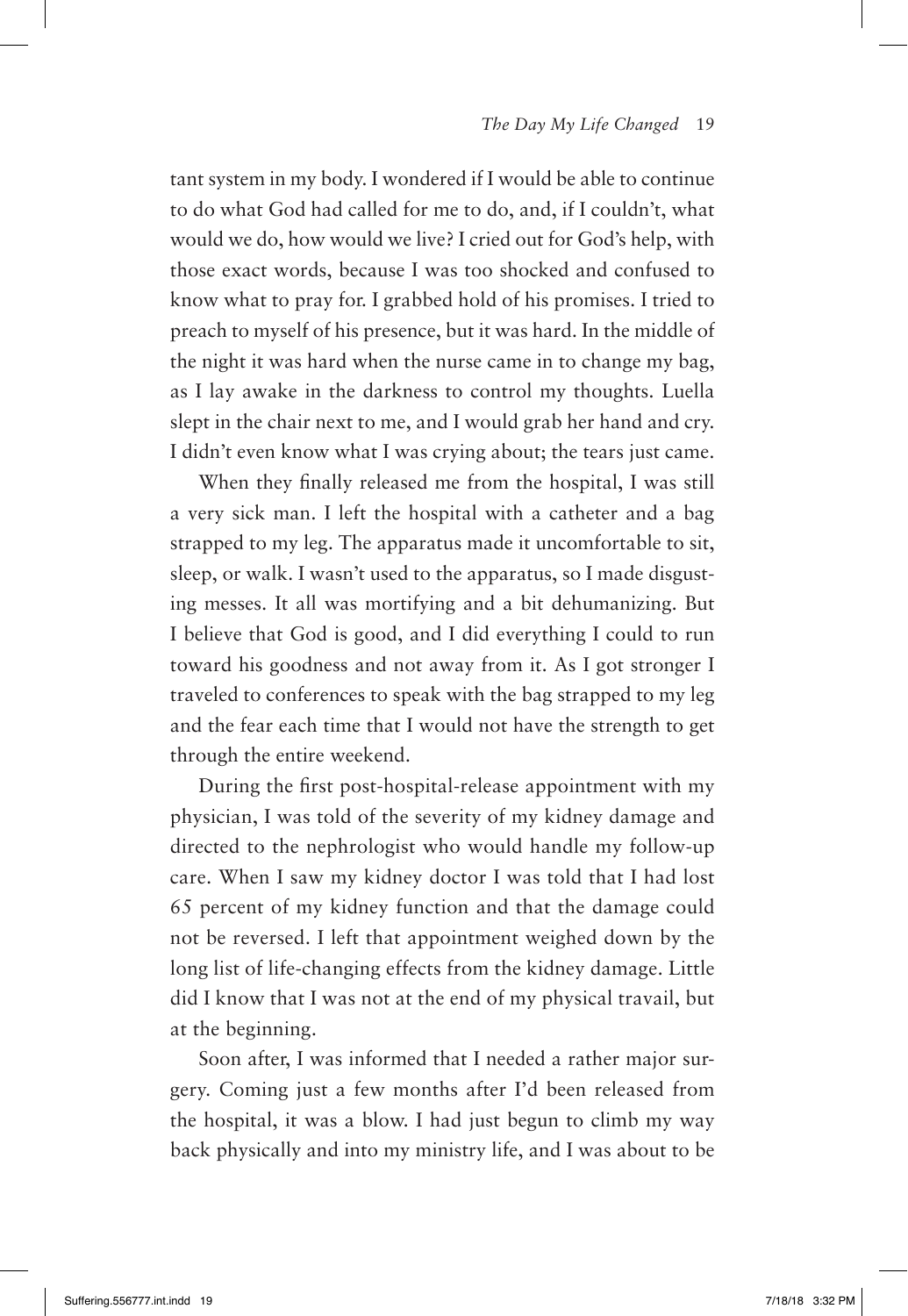physically knocked down again and have my ministry life interrupted again. You cannot go through things like this without wondering what God is doing and without at least being tempted to doubt his wisdom, goodness, and love. I did face those temptations, but I would not let my heart go there. I held onto God's promises even in the middle of the disappointment and confusion. But it was very discouraging. I did grapple with the seeming irrationality of it all; how did it make sense that at the moment of my greatest ministry influence, I would be rendered weaker than I had ever been?

After surgery, I once again thought that I was on the road to the recovery of my normal life, but recovery was not the plan. About three months after my surgery and second hospital stay, I was informed that I would need another surgery. Scar tissue had developed that put my kidneys at risk, and since I didn't have much kidney left, surgery was essential. The day of my second surgery I was awakened at about four-thirty in the morning to head to the hospital to get prepped. I was anxious about the surgery but discouraged with the prospects of its effects. I knew I would be knocked back physically and have to start the recovery process all over again. I knew that my life and ministry would be put on hold again. And I knew that I had no power whatsoever to keep all that from happening.

Physical suffering exposes the delusion of personal autonomy and self-sufficiency. If you and I had the kind of control that we fall into thinking we have, none of us would ever go through anything difficult. None of us would choose to be sick. None of us would choose to experience physical pain. None of us likes the prospect of being physically weak and disabled. None of us likes our lives being put on hold. Physical suffering does force you to face the reality that your life is in the hands of another. It reminds you that you are small and dependent, that whatever little bits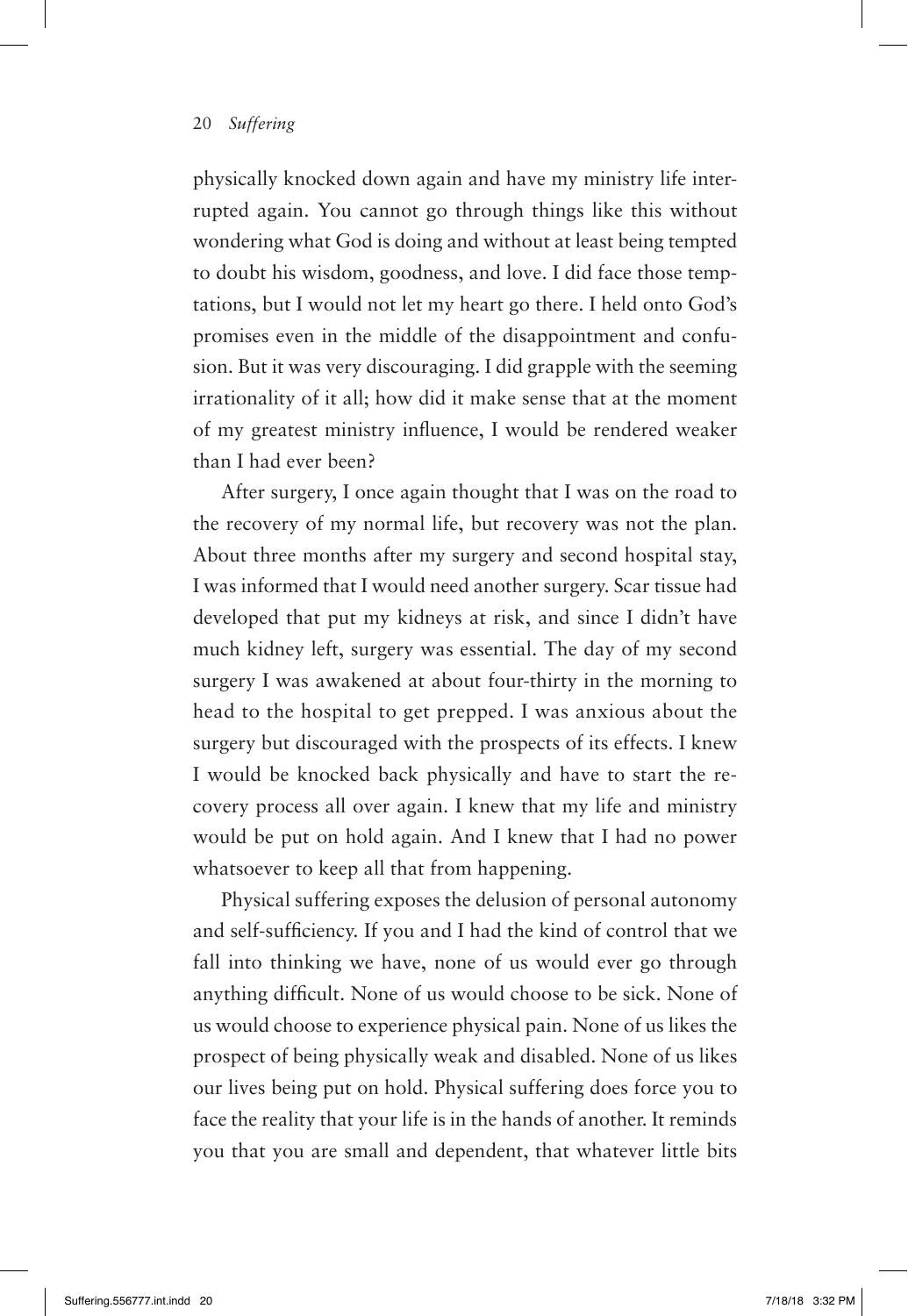of power and control you have can be taken away in an instant. Independence is a delusion that is quickly exposed by suffering.

I found what I was going through to be not only discouraging in many ways but also deeply humbling. My weakness enabled me to see and admit to things that I had never faced in myself before. My sickness redefined who I thought I was and what I thought of my walk with God. Let me explain. During these months I was confronted with the reality that much of what I thought was faith in Christ was actually confidence in my physical condition and pride in my ability to produce. I had always had lots of energy and was quite physically fit for my age. I never remember being very tired, never required much sleep, and was always able to be productive. I used to proudly say that sleep was a necessary interruption to an otherwise productive day. Suffering has the power to expose what you have been trusting all along. If you lose your hope when your physical body fails, maybe your hope wasn't really in your Savior after all. It was humbling to confess that what I thought was faith was actually self-reliance.

But God wasn't done with me yet. Contrary to what I expected and would have planned, I wasn't done with surgery or the hospital stays and the suspended life that would follow. Almost four months later, with a body that had not yet fully recovered, I found myself being wheeled into surgery again. More scar tissue had developed, creating more blockages and putting my kidneys at risk once again. Each surgery was followed by catheterization and that bag attached to my leg. Each surgery resulted in lots of pain, profound weakness, and sleepless nights. Each surgery was accompanied by the spiritual battle of heart and mind. Each surgery was followed by all the temptations that greet everyone who suffers in this broken world. Each time, I was reminded that suffering is spiritual warfare.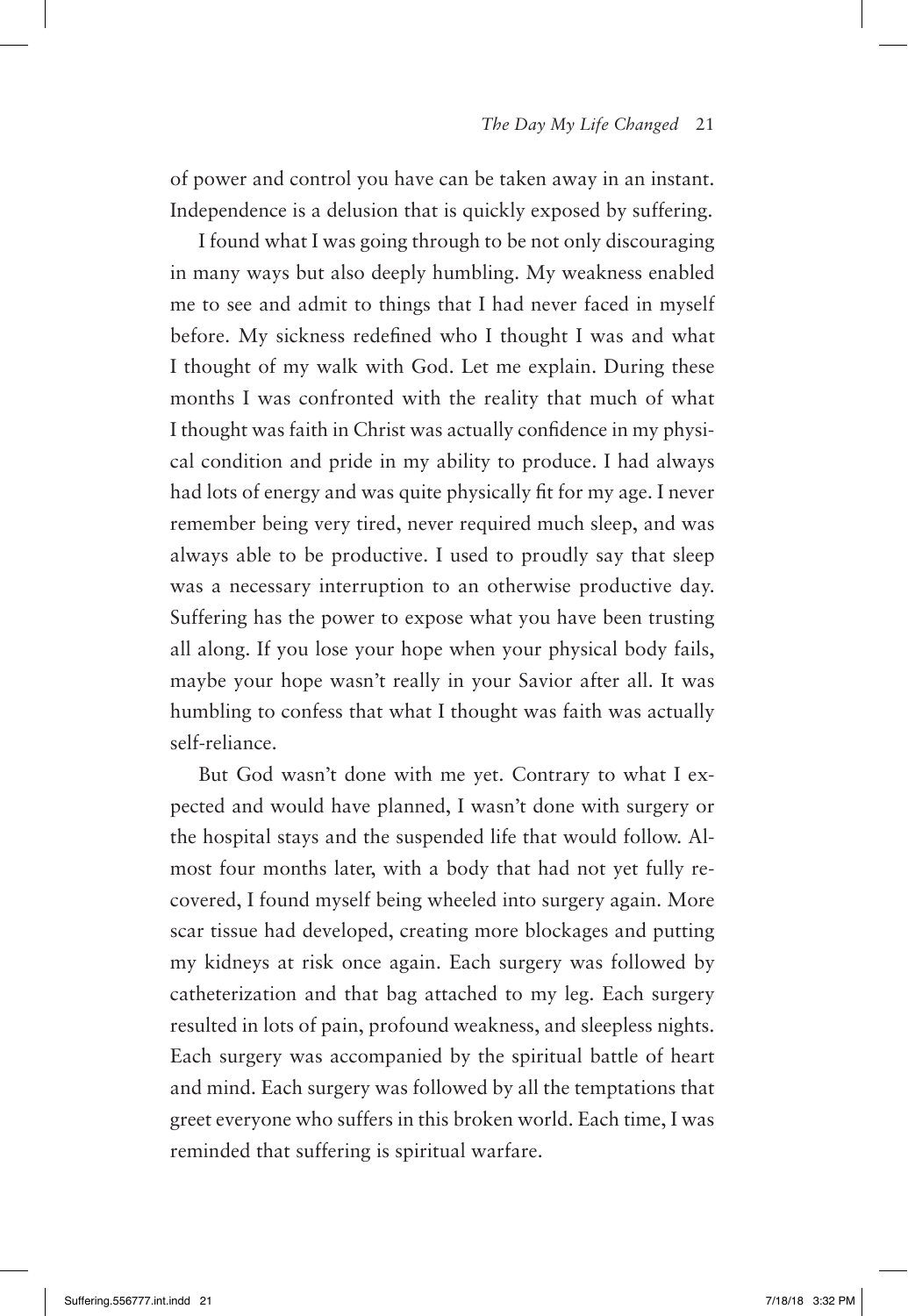The best way to characterize my discouragement at that time is by something that I tearfully said to Luella more than once: "All I want is Paul back again!" The old Paul is what I longed for, the one with endless energy and a body that functions without medical assistance. I wanted the old Paul who could deal with a ridiculously busy schedule and never feel stressed or tired. I hated being sick, weak, and tired, and I hated the fact that I couldn't free myself from the cycle of surgeries I was trapped in. I didn't hate God, I didn't jettison my theology, and I didn't bring God into the court of my judgment to question his wisdom and love, but I did struggle to accept what had been put on my plate. I didn't look good, I didn't feel good, and I had little energy to do the things that God had called me to do. I intended to spend some hours writing, but many of those days I got up with so little energy of body and mind that all I could do was sit in a chair.

I got through the day by taking naps, something I had never done before. I used to make fun of people who couldn't cope without their daily nap. I now looked forward to my nap. It was all very disorienting and disheartening. I didn't recognize the person I had become and couldn't relate to the level of inability I felt. As all this was washing over me, I got more bad news: I would need yet another surgery. I will shorten the story here. I kept needing surgery after surgery until I had sustained six surgeries in two years! Never did my body have enough time to recover. Weakness built upon weakness, symptoms piled upon symptoms, and the war within raged. No one's body can tolerate surgery after surgery in the same anatomical area. I did wonder if in the attempt to save my kidneys, other parts of my body were being irreparably damaged.

My sixth surgery was the biggest and most difficult yet. My surgeon had avoided doing this surgery because it was so invasive and painful and would be followed by a lengthy and difficult recovery period. But it was clear that it needed to be done. It was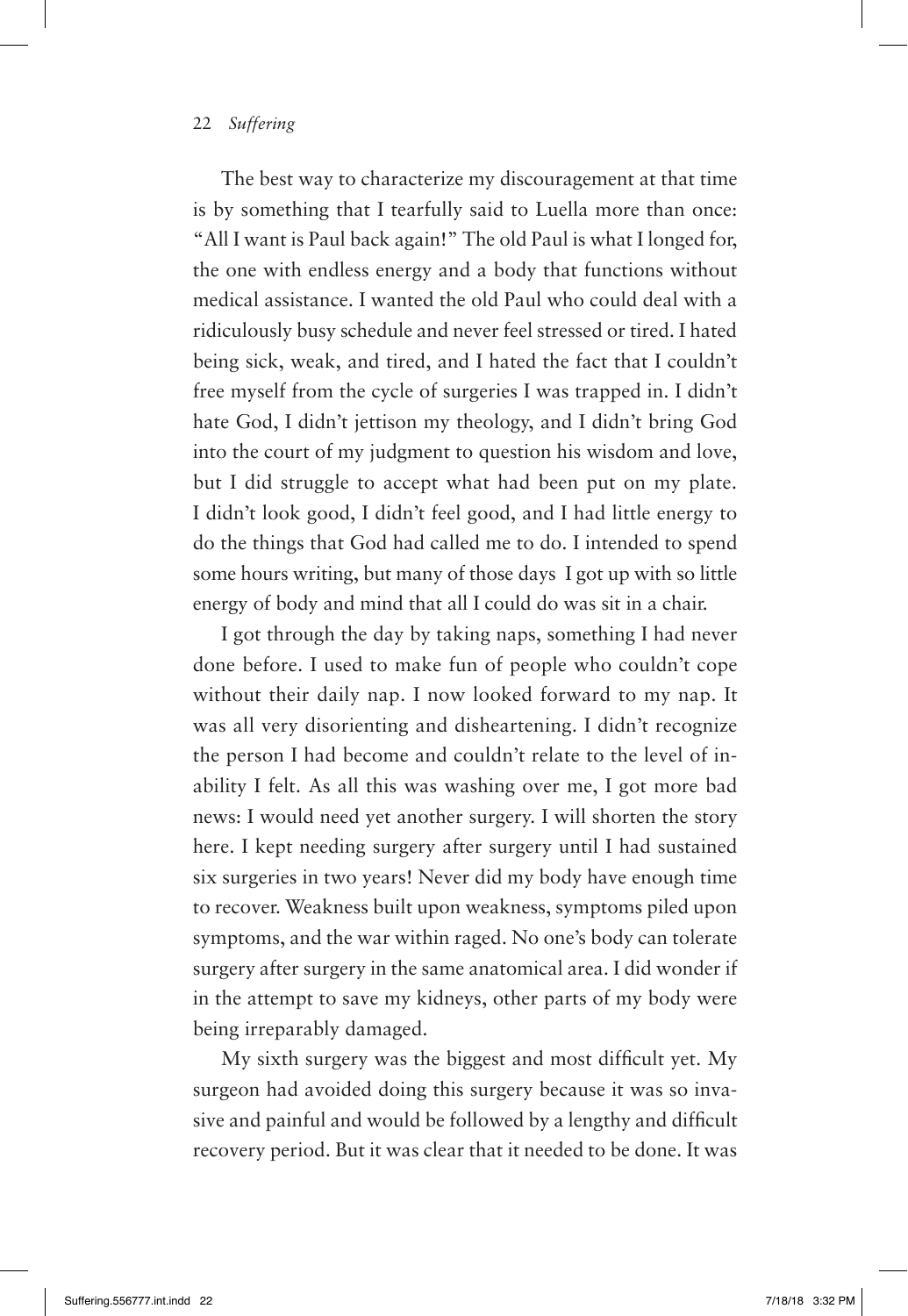very difficult and painful and left me essentially homebound for two months.

I still don't know what I am facing physically. It has been six months since that last big surgery, and my symptoms are as manageable as possible at this point, but I have been left a physically damaged man. I will never again be able to do ministry the way I had done it for years. I will never again have the energy I once had. I will always be limited by the results of major damage to an essential organ. And since my ministry was largely funded by weekend conferences, my physical suffering has brought with it financial stresses for me and my ministry team. We've had to make hard decisions, decisions none of us wanted to make. We've had to ask hard questions that we never thought we would need to ask. We've had to confess our dependency on God in deeper ways than we have ever confessed it before. And we've had to thank God for a new normal that we would have never chosen for ourselves.

#### **Why Start This Book with My Story?**

Suffering is never abstract, theoretical, or impersonal. Suffering is real, tangible, personal, and specific. The Bible never presents suffering as an idea or a concept but puts it before us in the blood-and-guts drama of real human experiences. When it comes to suffering, Scripture is never avoidant or cosmetic in its approach. The Bible never minimizes the harsh experiences of life in this terribly broken world, and in so doing, the Bible forces us out of our denial and toward humble honesty. In fact, the Bible is so honest about suffering that it recounts stories that are so weird and dark that if they were a Netflix video you probably wouldn't watch it.

Scripture never looks down on the sufferer, it never mocks his pain, it never turns a deaf ear to his cries, and it never condemns him for his struggle. It presents to the sufferer a God who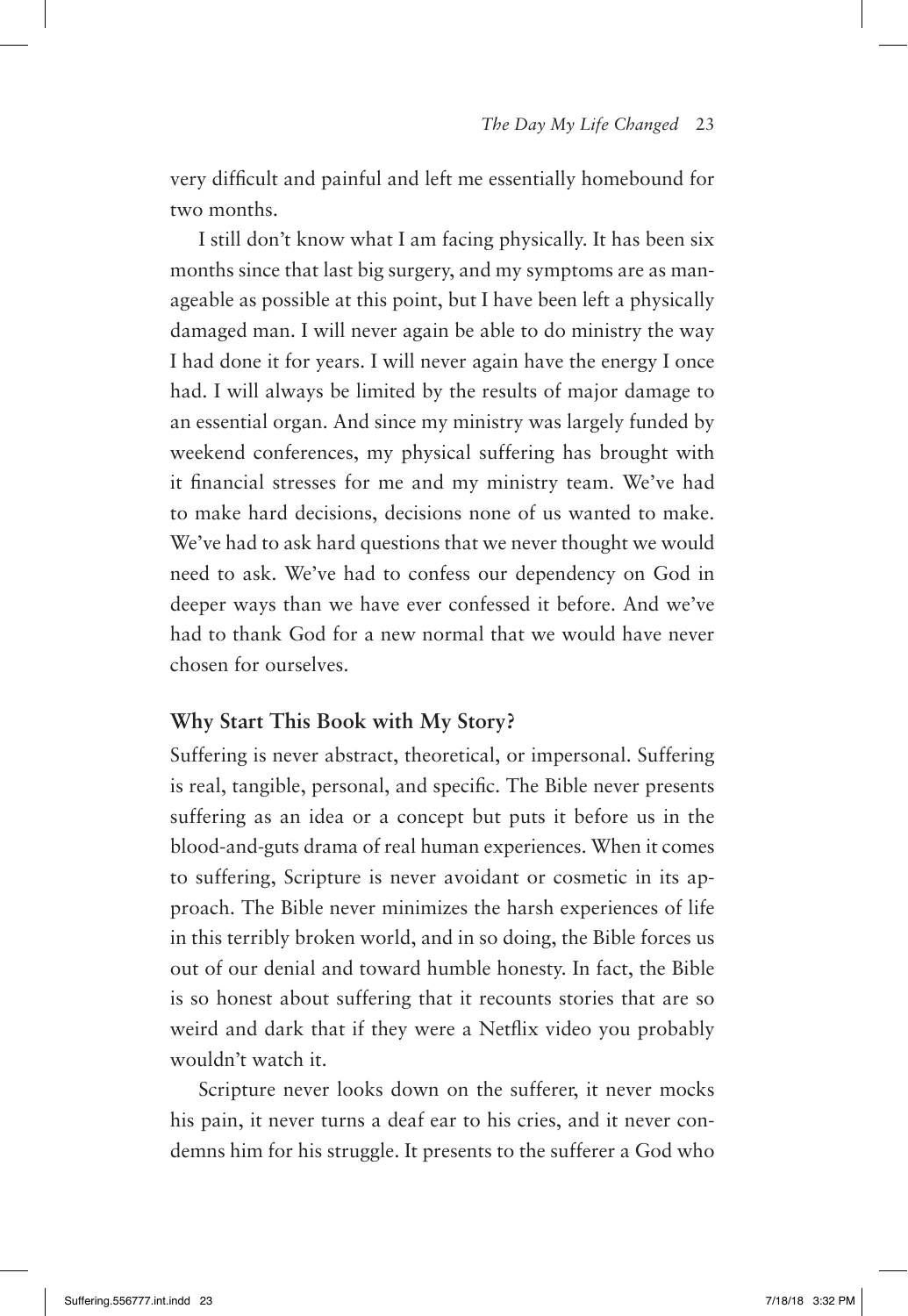understands, who cares, who invites us to come to him for help, and who promises one day to end all suffering of any kind once and forever. Because of this, the Bible, while being dramatically honest about suffering, is at the same time gloriously hopeful. And it's not just that the Bible tells the story of suffering honestly and authentically; it also gives us concrete and real hope.

I had no interest in writing a book that essentially laid out a theoretical theology of suffering, because I think that would have been an unbiblical handling of what the Bible has to say about suffering. The entire discussion of suffering is done at street level where the mud and blood of suffering splashes up and in some way stains us all. This is why I have told you my story, a story that I am still living out every day. Last week I went without one night of real sleep. The weakness washed over me, and I was reminded that my travail is not over because some systems in my body are irreparably broken. I want this book to live where sufferers live, to speak to sufferers' cries, and to practically address the things that every sufferer grapples with.

So this book will place the gorgeous, honest, and hopeful theology of suffering, which is a core theme of the redemptive story, into the context of an actual sufferer's story. Beautiful truths will be presented and understood in connection with real human pain and struggle. Remember that the theology of suffering in Scripture is never, ever an end in itself but is designed as a means to the end of real comfort, real direction, real protection, real conviction, and real hope. This concrete way of dealing with what Scripture teaches forces us away from platitudes and denial and toward concrete understanding and candor.

If you are suffering now, I invite you to take this journey with me; my hope is that I will give words to your struggle and rest in the midst of your pain. If you are not suffering now, look around, because someone near you is, and this book will put you inside their experience and help you know what it's like to love them, to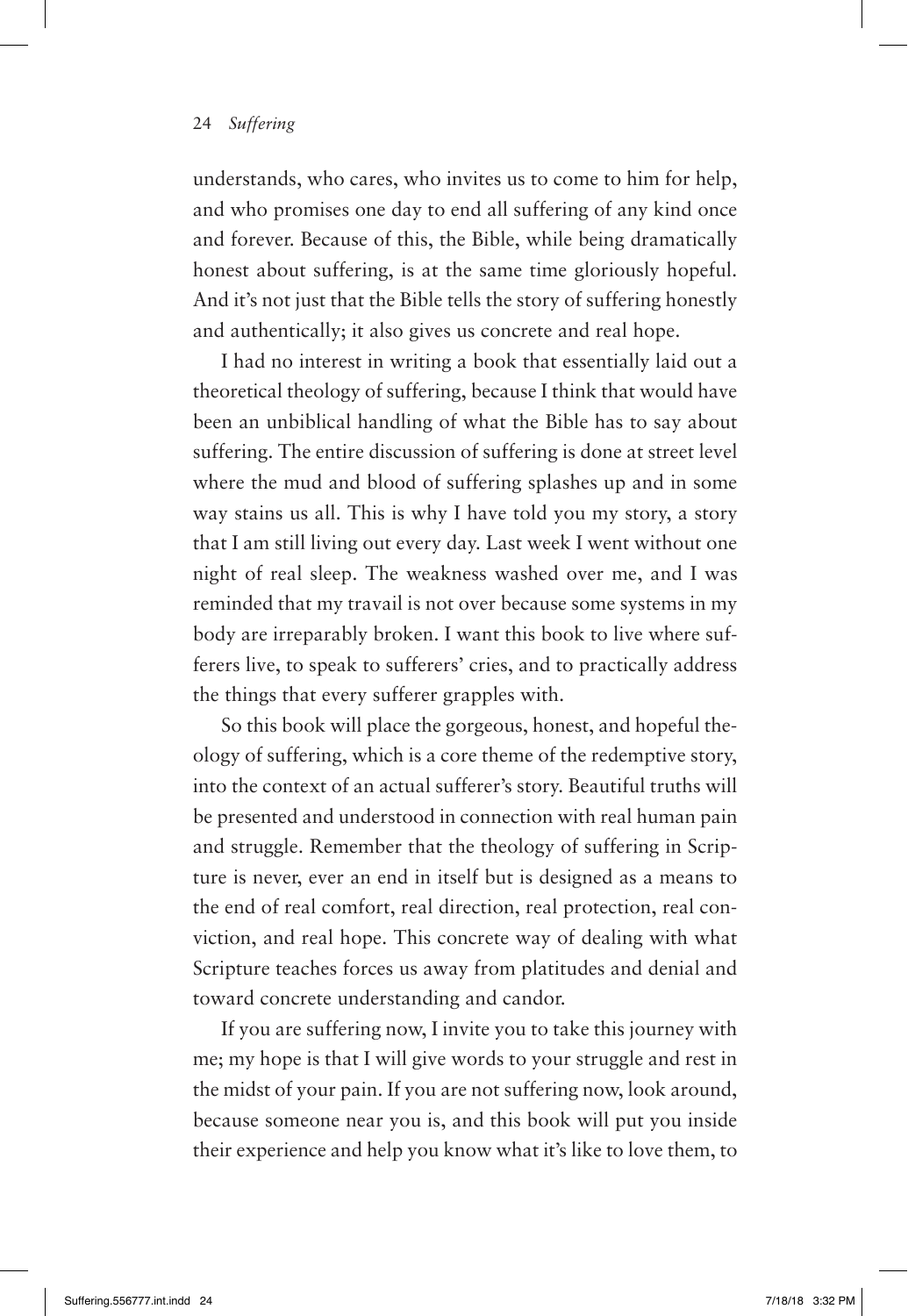walk with them, and to help them bear that burden. And if you are not suffering now, you will someday. Somehow, someway, suffering enters everyone's door. Sometimes you see it coming, and other times it blindsides you, but it will come because we are imperfect people who inflict suffering on one another, and we all are unable to completely escape the brokenness of the world that is our present address.

Because of the amazing practical wisdom of God's Word, the glory of God's presence and power, and the reality of mercies that are new every morning, we do not have to run from this topic. We can stare it in the face with open and expectant hearts. Remember that the hope of redemption is not just reserved for eternity but is a real, living, present hope. This hope is rooted in the fact that your Lord is in you, he is with you, and he is for you right here, right now. And this truth radically changes how we understand, experience, and respond to the suffering that has or surely will come our way. So with gospel courage read on, knowing that there is no valley of suffering so deep that God's grace in Jesus isn't deeper.

#### **Review and Reflect**

- 1. How do you see the Lord's providence in Paul Tripp's health crisis?
- 2. Paul speaks of clinging to God's promises and crying out for his help. How does having an understanding and belief in God help in times of suffering?
- 3. Paul Tripp states that "Scripture never looks down on the sufferer" (p. 23). How does that encourage you?